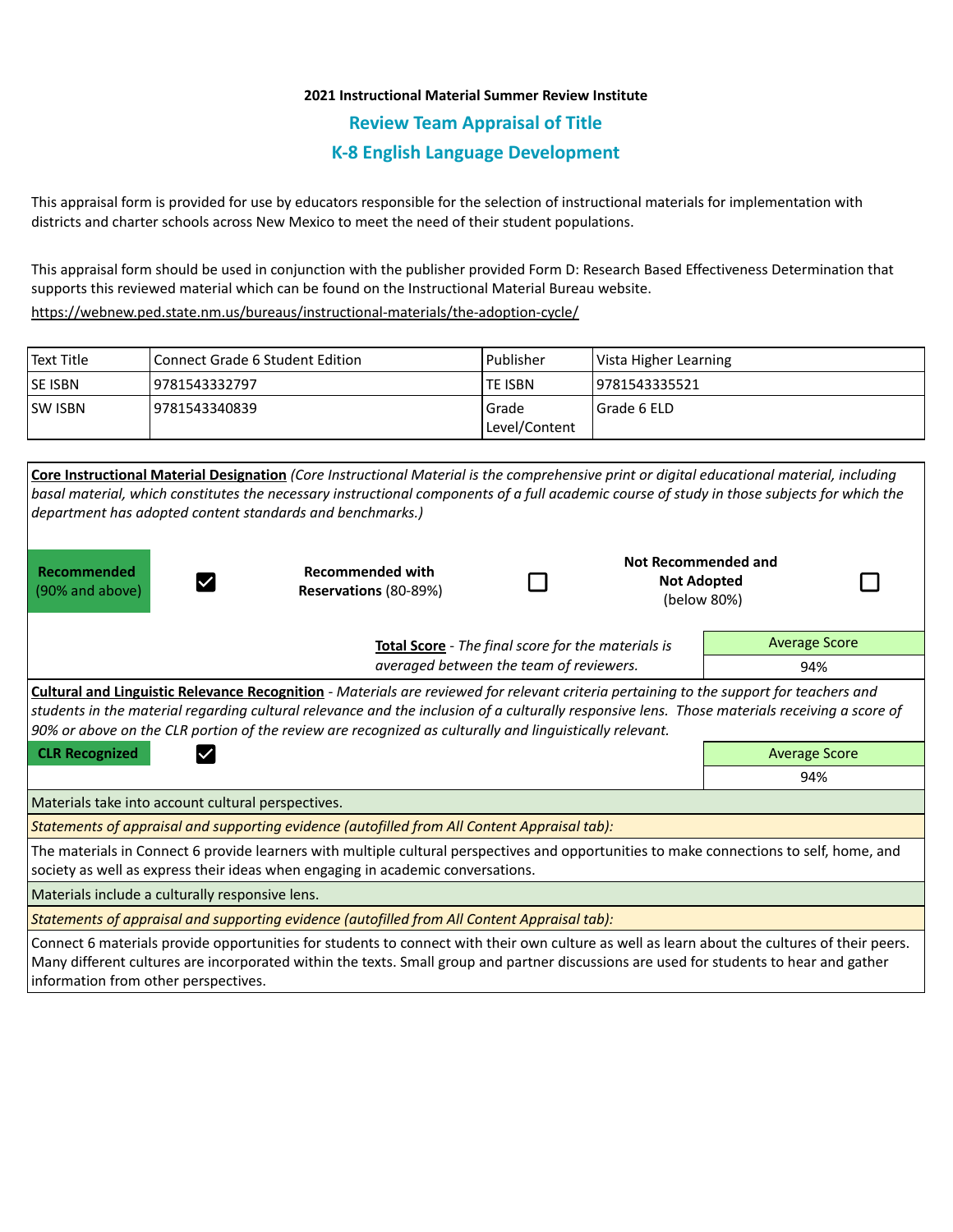**Standards Review** *- Materials are reviewed for alignment with the state adopted content standards, benchmarks and performance standards.*

Average Score

100%

Materials align with the English Language Development Standards.

*Statements of appraisal and supporting evidence:* 

Materials provide instruction for all 5 ELD standards: Language of Social & Instruction, language arts, mathematics, science and social studies. Connect 6 provides modeling and scaffolding of new vocabulary in content areas. Throughout the course of the curriculum, guidance is provided for teachers to attend to standards based instructional expectations while offering students a variety of reading, writing, speaking, and listening activities to help support student mastery of ELD standards in a variety of settings.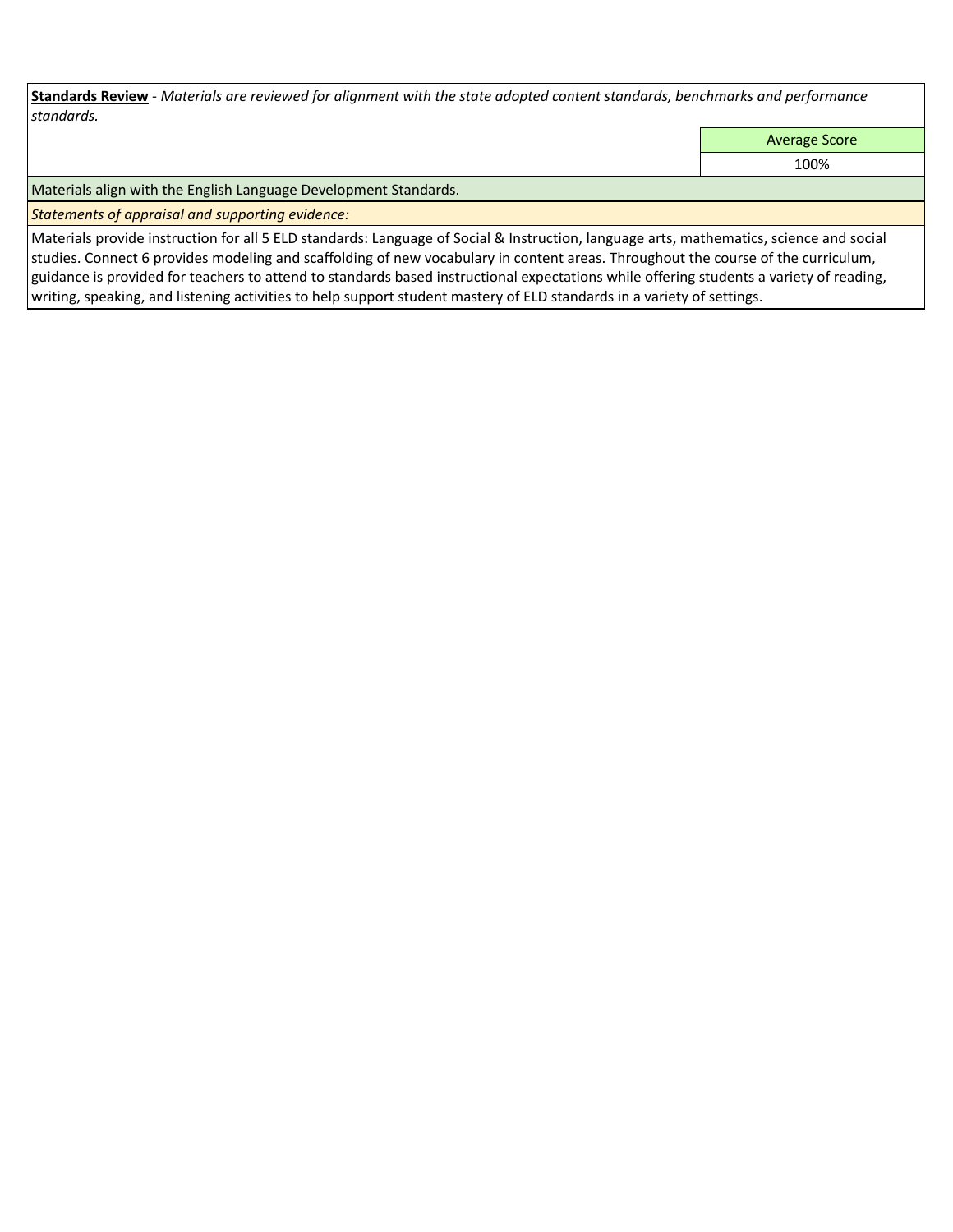**ELD Content Review** *- Materials are reviewed for relevant criteria pertaining to the support for teachers and students in the specific content area reviewed.*

Average Score

ELD materials set clear objectives in English language development and academic language development.

*Statements of appraisal and supporting evidence:* 

Connect 6 materials provide goals and essential questions at the beginning of the unit, however, they do not provide language objectives or take into consideration the levels of English Proficiency.

ELD materials are grade-level appropriate and connected to the grade-level academic content of language arts, mathematics, science, and social studies.

*Statements of appraisal and supporting evidence:* 

Connect 6 materials connect to all academic content areas. They also connect to music, art, and media. All of these areas are connected to the overall theme.

ELD materials address and support the rigorous curriculum and instructional purposes to ensure language progression in all four domains: listening, reading, speaking, and writing.

*Statements of appraisal and supporting evidence:* 

Throughout every lesson in each unit there are multiple opportunities for students to practice listening, speaking, reading, and writing. The materials have strategies to support students work in groups. Lessons are built on each other and scaffolded for language progression. They provide additional supports such as sentence frames, word banks, etc. in the lesson to be used as needed by students. A glossary was embedded in the story to support vocabulary development and a dictionary was provided at the end of the book. The materials provide two levels of differentiation in each lesson which are scaffolding and amplifying.

ELD materials offer various assessment types in all four domains: listening, reading, speaking, and writing.

*Statements of appraisal and supporting evidence:* 

Connect 6 has opportunities for students to work in small groups or independently to assess. Each unit provides formative and summative assessments with scoring guides and rubrics for speaking and writing. Each lesson provides a formal writing assessment. Unit assessments are not available in the teacher edition. Opportunities are given to collect written and anecdotal assessments in order to determine further instruction. The assessment program is a separate component and also available for teachers.

ELD materials include multiple instructional supports for the various levels of English Language proficiency of students so that students build and practice English language.

*Statements of appraisal and supporting evidence:* 

The ELD materials in Connect 6 provide instructional supports for amplify and scaffold. The materials provide word banks, sentence frames, graphic organizers, illustrations/sketches, pictures, and TPR for student support. There are discussion and questioning prompts available. Opportunities are provided for students to work with peers who have the same home language as well as English proficiency level. Students are able to work with peers who have different proficiency levels as well.

ELD materials provide several opportunities to bridge English language development and academic language development in all four domains: listening, reading, speaking, and writing.

*Statements of appraisal and supporting evidence:* 

Each unit in Connect 6 introduces new content vocabulary through videos, pictures, discussions, partner activities. It provides sentences with context for vocabulary, and graphic organizers to help bridge English and academic language. All of the supports help students develop English and academic language in context. The materials provide opportunities to develop language from word level to discourse level.

ELD materials align with culturally and linguistically responsive pedagogy.

*Statements of appraisal and supporting evidence:* 

Connect 6 considers student background and provides opportunities to make connections to background knowledge. Visuals are multicultural and text brings in information about other cultures. Stories provide opportunities for students to make connections to their own culture as well as other cultures. Texts are not stereotypical but multicultural.

ELD materials provide suggestions and recommendations for the teacher to engage culturally and linguistically diverse families and parents in supporting English language development.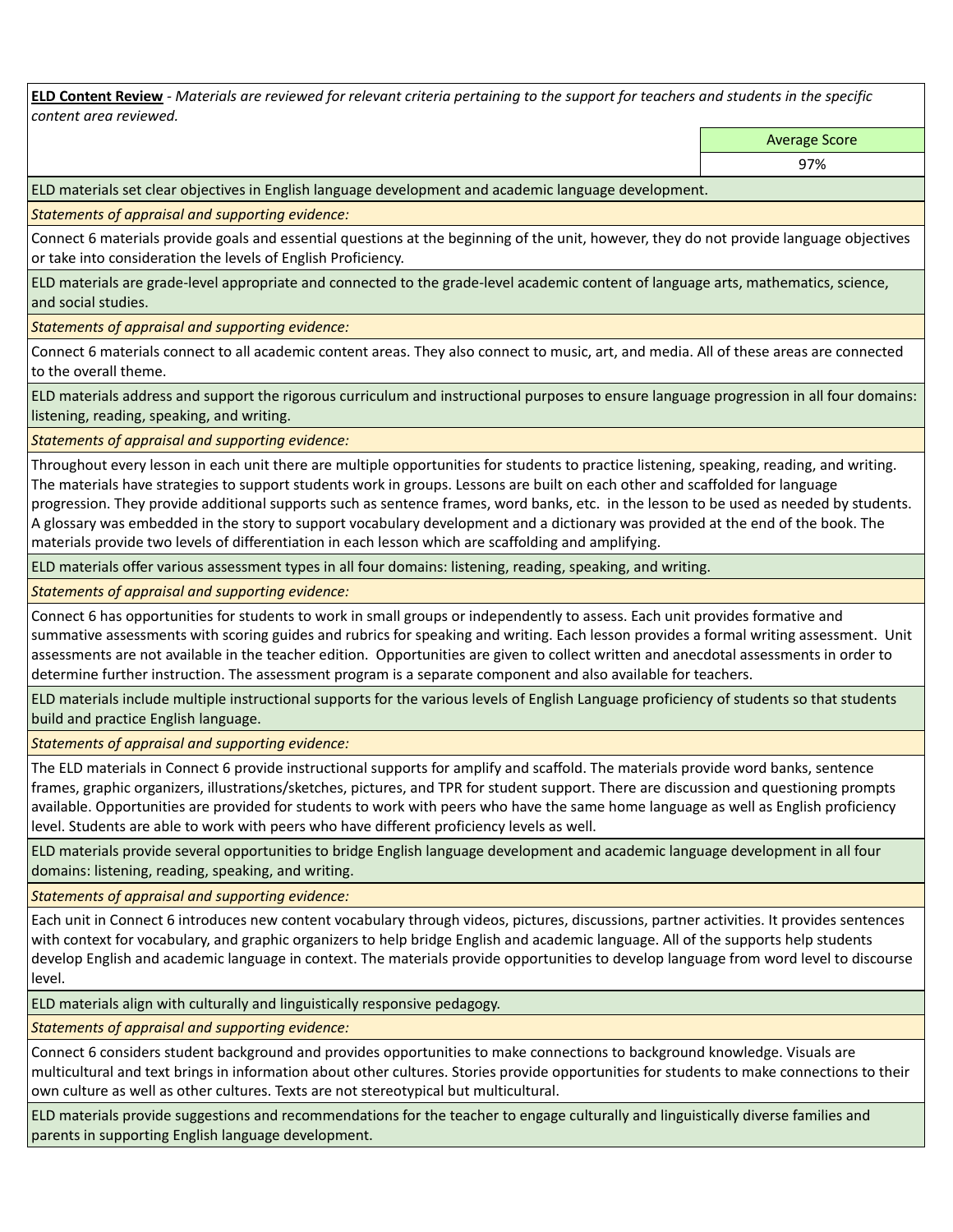*Statements of appraisal and supporting evidence:* 

Home-School connections are provided in every unit. Projects include sharing with families or gathering information from families to share with their peers. Cultural connections and notes allow students to share information about their home/culture.

ELD materials support English Learners with special needs and provides multiple curriculum, instructional and assessment opportunities for their English language, and academic language development.

*Statements of appraisal and supporting evidence:* 

The materials provide differentiation for levels of scaffold and amplify. Other instructional supports are included such as discussion prompts, activating prior knowledge, building background knowledge of content and vocabulary. Every lesson has opportunities for peer academic conversations and group or partner work before working independently building toward proficiency of lesson goals.

ELD materials provide the Three Features of Language: Word/Phrase Level, Sentence Level or (language forms and conventions) and Discourse Level / Linguistic Complexity

*Statements of appraisal and supporting evidence:* 

Connect 6 provides a word study allowing opportunities to build from word level to discourse level. Every unit begins with vocabulary and builds background knowledge so students can participate in academic conversations. Engaging activities are provided for students to enter at their language level. Student grouping strategies are provided before doing independent work or presenting to the whole group.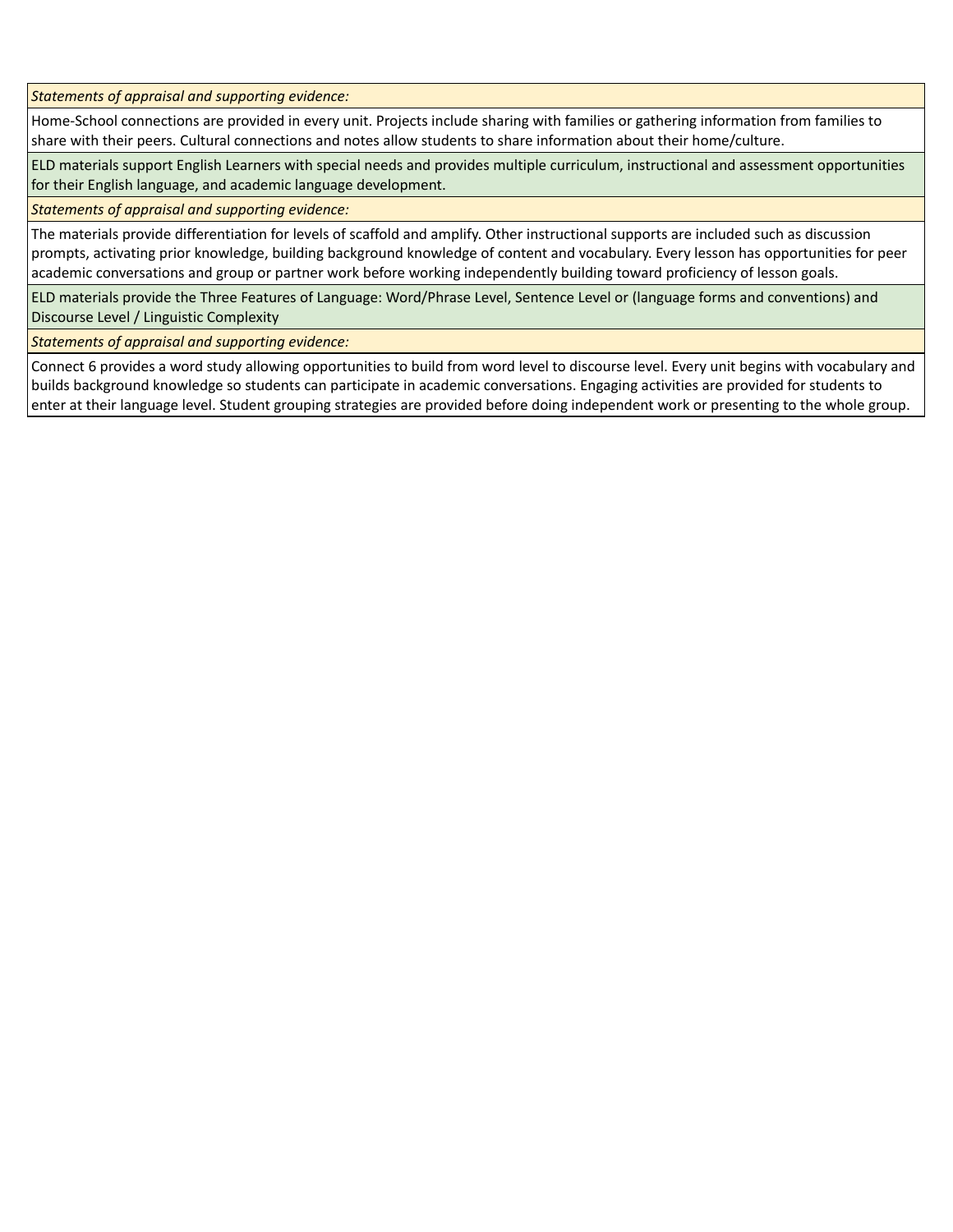**All Content Review** *- Materials are reviewed for relevant criteria pertaining to the support for teachers and students in the material regarding the progression of the standards, lesson structure, pacing, assessment, individual learners and cultural relevance.*

Average Score

87%

Materials are coherent and consistent with the standards that all students should study in order to be college and career ready.

*Statements of appraisal and supporting evidence:*

Each unit in Connect 6 contains every content area for the NM ELD standards (Language of Social and Instruction, language arts, mathematics, science, and social studies). Specific ELD standards and grade-level content standards are not provided in the teacher edition.

Materials are well designed and take into account effective lesson structure and pacing.

*Statements of appraisal and supporting evidence:*

Connect 6 provides a scope and sequence for each unit. Every unit has a pacing guide as well. Units are structured the same with routines for each content area so students are familiar with the program.

Materials support teacher planning, learning, and understanding of the standards.

*Statements of appraisal and supporting evidence:*

Connect 6 provides multiple supports for the structure of the unit, and built-in routines. There is no evidence of specific ELD or gradelevel content standards or objectives to support teacher understanding of the standards.

Materials offer teachers resources and tools to collect ongoing data about student progress on the standards.

*Statements of appraisal and supporting evidence:*

Connect 6 provides students with activities to consistently write and discuss so teachers can gather evidence, however, no grade level or ELD standards and objectives are provided. There is an assessment piece that provides numerous activities for students in the built-in routines section at beginning of each unit. The lessons allow for student observation and the collection of data, however, it does not tell teachers how to assess language progression or interpret the data. The pacing guides list given assessments but do not give examples or tell teachers what to do or how to use it to assess students.

Materials support effective use of technology to enhance student learning.

*Statements of appraisal and supporting evidence:*

Connect 6 provides materials that give students opportunities to listen to songs and watch the provided videos in each unit. Text recordings are provided as well as photographs for the art lesson. Students have opportunities to use technology to publish their writing and/or projects.

Materials can be easily customized for individual learners.

*Statements of appraisal and supporting evidence:* 

Connect 6 provides differentiation for scaffold and amplify but does not provide specific supports for each language proficiency level or students with disabilities.

Materials give all students extensive opportunities and support to explore key concepts.

*Statements of appraisal and supporting evidence:*

Connect 6 provides key concepts to make connections to all content areas and students explore them by making connections to the real world and their own lives. Activities are given so students can activate prior knowledge and build background knowledge of the content and vocabulary.

Materials take into account cultural perspectives.

*Statements of appraisal and supporting evidence:*

The materials in Connect 6 provide learners with multiple cultural perspectives and opportunities to make connections to self, home, and society as well as express their ideas when engaging in academic conversations.

Materials include a culturally responsive lens.

*Statements of appraisal and supporting evidence:*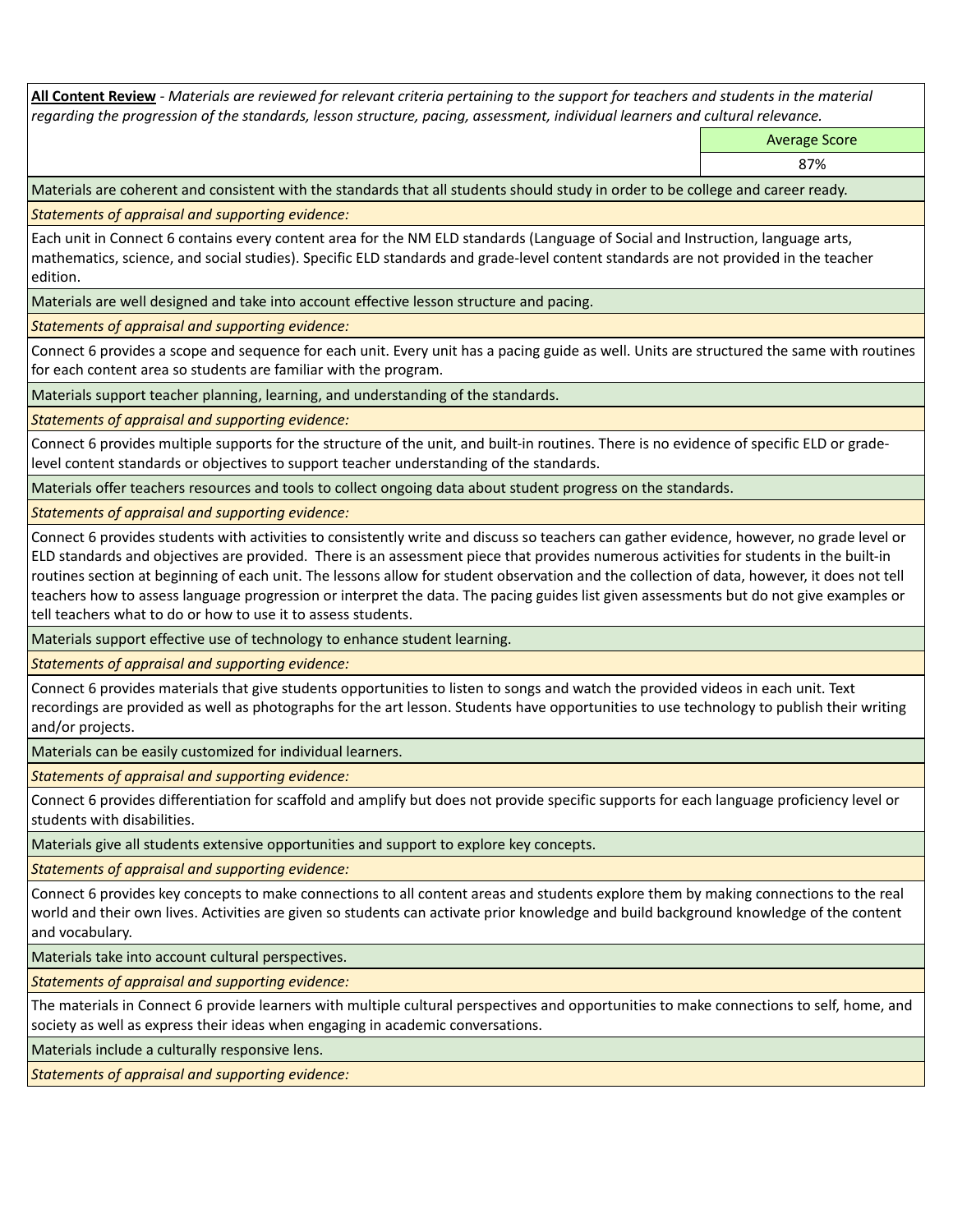Connect 6 materials provide opportunities for students to connect with their own culture as well as learn about the cultures of their peers. Many different cultures are incorporated within the texts. Small group and partner discussions are used for students to hear and gather information from other perspectives.